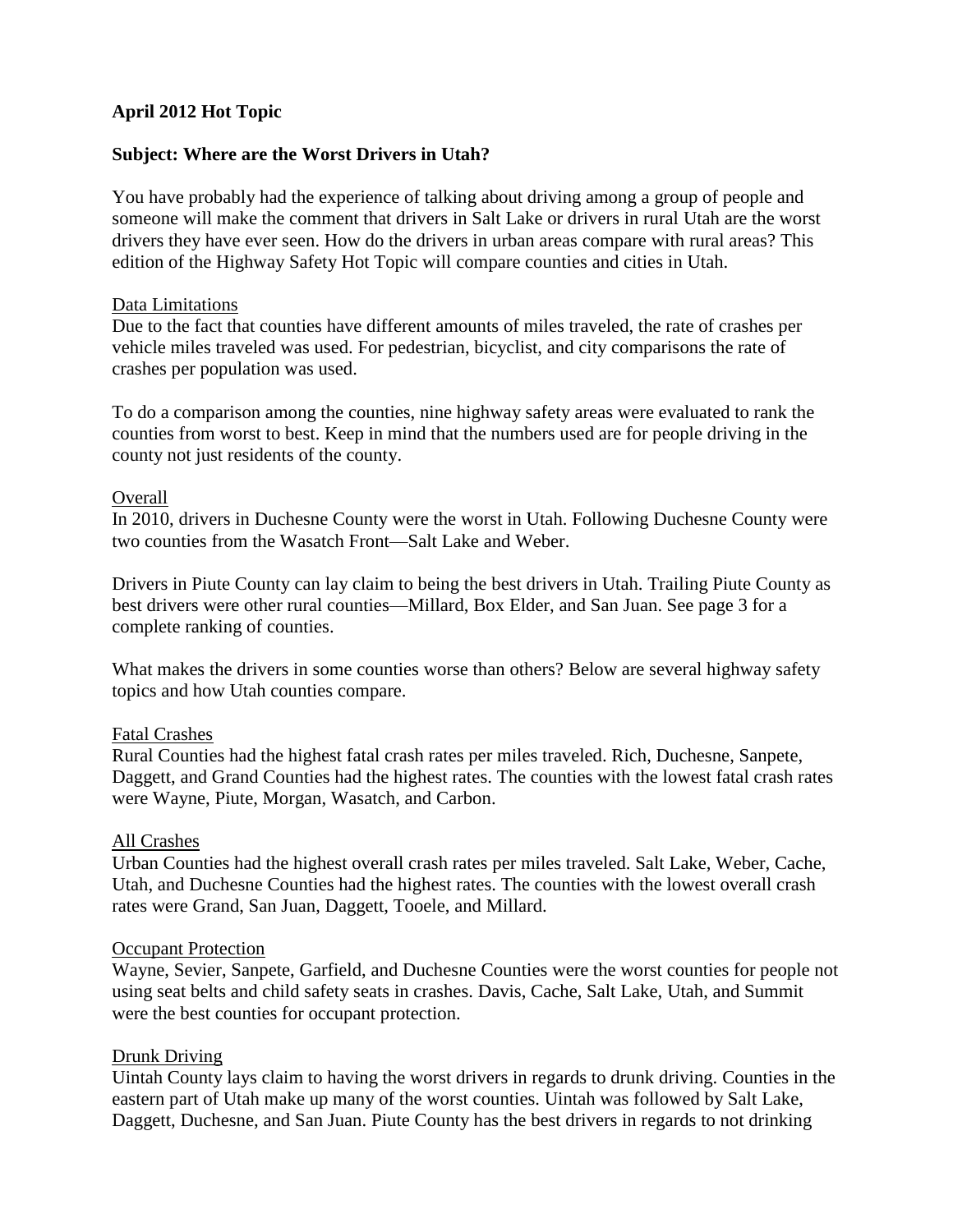and driving. Counties in the central part of Utah make up many of the best counties. Piute was followed by Sevier, Box Elder, Millard, and Iron.

## Speed

Morgan, Rich, Wasatch, Beaver, and Duchesne Counties had the highest rates of crashes by leadfooted drivers. Daggett, Grand, Washington, San Juan, and Kane Counties had the lowest rates of crashes by speeding vehicles.

#### Teen Drivers

This category includes drivers age 15-19 years in a crash. Urban counties had the worst teen drivers. Cache, Weber, Salt Lake, Utah, and Rich Counties had the highest rates. San Juan, Grand, Daggett, Millard, and Emery Counties had the lowest crash rates for teen drivers.

## Motorcycles

Rich County has the worst drivers in regards to motorcycle crashes per miles traveled. Trailing Rich are Wayne, Morgan, Garfield, and Kane. The best counties for motorcyclists were Beaver, Emery, Millard, Box Elder, and Juab.

## Pedestrians

Drivers may need additional training on how to drive around pedestrians in Juab, Wasatch, Salt Lake, Weber, and Summit Counties as they ranked the worst for pedestrian crashes per population. In Daggett, Kane, Piute, Rich, San Juan, and Wayne no pedestrians were struck by motor vehicles.

#### Bicyclists

Drivers may need additional training on how to drive around bicyclists in Salt Lake, Cache, Utah, Wasatch, and Weber Counties as they ranked the worst for bicyclist crashes per population. In Beaver, Daggett, Duchesne, Grand, Juab, Kane, Millard, Morgan, Piute, Rich, San Juan, and Wayne no bicyclists were struck by motor vehicles.

#### County Comparison Conclusion

While some people may claim that drivers in one area of Utah are the worst, the data shows which counties in Utah are the worst. Drivers in Duchesne County were the worst, ranking above the state average in six of the nine categories examined. Drivers in Piute County were the best, ranking below the state average in every category but one.

#### City Comparison

All cities that had a population of 5,000+ or 50+ crashes were compared. The largest cities in Utah had the highest number of crashes as would be expected. Comparing crashes per population shows that the cities with the highest rates were Marriot-Slaterville, Uintah, Willard, Park City, and Riverdale. The cities with the lowest rates were Ephraim, Cedar Hills, Enoch, Alpine, and Ivins. For cities with 20,000+ population, South Salt Lake had the highest rate while Eagle Mountain had the lowest rate. For a complete listing of cities see page 4.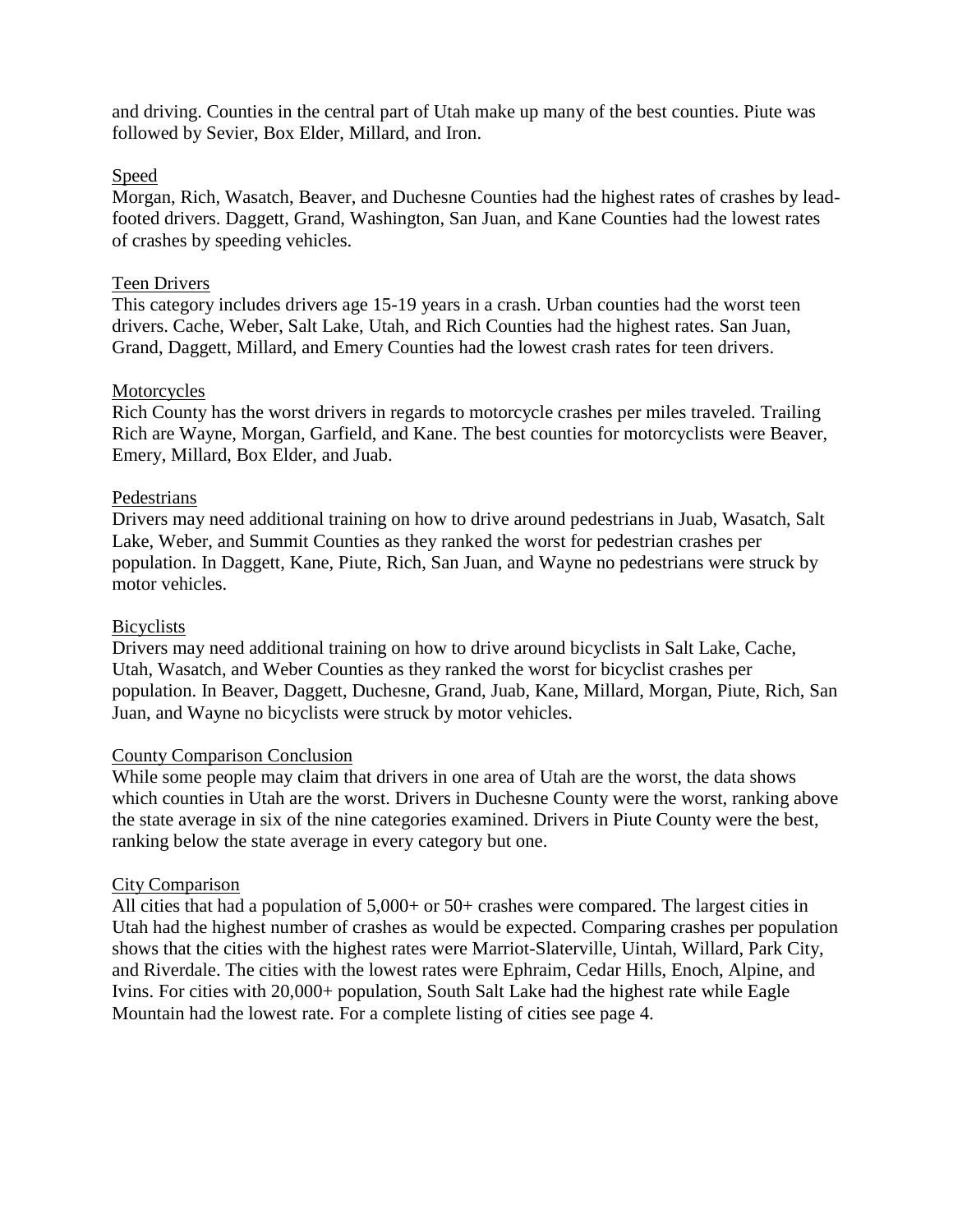## **Counties**

# **County Crash Comparison (Utah 2010)**

| <b>County Crash Comparison</b>                                                                                                                                                                                                                                                                                                                                                                                                                                                                                                                                                                                                                                                                                                                                                                                                                                      |                                                   |                                                    |                                                                               |                                                                           |                                                            |                                                                         |                                                           |                                                            |                                                       |                                                               |
|---------------------------------------------------------------------------------------------------------------------------------------------------------------------------------------------------------------------------------------------------------------------------------------------------------------------------------------------------------------------------------------------------------------------------------------------------------------------------------------------------------------------------------------------------------------------------------------------------------------------------------------------------------------------------------------------------------------------------------------------------------------------------------------------------------------------------------------------------------------------|---------------------------------------------------|----------------------------------------------------|-------------------------------------------------------------------------------|---------------------------------------------------------------------------|------------------------------------------------------------|-------------------------------------------------------------------------|-----------------------------------------------------------|------------------------------------------------------------|-------------------------------------------------------|---------------------------------------------------------------|
| County                                                                                                                                                                                                                                                                                                                                                                                                                                                                                                                                                                                                                                                                                                                                                                                                                                                              | Fatal<br>Crash<br>Rate per<br><b>VMT</b><br>Rank  | Overall<br>Crash<br>Rate per<br><b>VMT</b><br>Rank | <b>Percent of</b><br>Crash<br><b>Occupants</b><br><b>Unrestrained</b><br>Rank | <b>Drunk</b><br><b>Driving</b><br>Crash<br>Rate per<br><b>VMT</b><br>Rank | <b>Speed</b><br>Crash<br>Rate<br>per<br><b>VMT</b><br>Rank | <b>Teen</b><br><b>Driver</b><br>Crash<br>Rate per<br><b>VMT</b><br>Rank | <b>Motorcycle</b><br><b>Crash Rate</b><br>per VMT<br>Rank | <b>Pedestrian</b><br><b>Crash Rate</b><br>per Pop.<br>Rank | <b>Bicyclist</b><br>Crash<br>Rate per<br>Pop.<br>Rank | <b>Total</b><br>County<br>Highway<br><b>Safety</b><br>Ranking |
| Duchesne                                                                                                                                                                                                                                                                                                                                                                                                                                                                                                                                                                                                                                                                                                                                                                                                                                                            | $\overline{2}$                                    | 5                                                  | 5                                                                             | 4                                                                         | 5                                                          | 11                                                                      | 6                                                         | 19                                                         | 18                                                    | 8.3                                                           |
| Salt Lake                                                                                                                                                                                                                                                                                                                                                                                                                                                                                                                                                                                                                                                                                                                                                                                                                                                           | 20                                                | 1                                                  | 27                                                                            | $\overline{c}$                                                            | $\overline{7}$                                             | 3                                                                       | 13                                                        | 3                                                          | $\mathbf 1$                                           | 8.6                                                           |
| Weber                                                                                                                                                                                                                                                                                                                                                                                                                                                                                                                                                                                                                                                                                                                                                                                                                                                               | 14                                                | $\overline{2}$                                     | 21                                                                            | 6                                                                         | 15                                                         | $\overline{2}$                                                          | 9                                                         | 4                                                          | 5                                                     | 8.7                                                           |
| Garfield                                                                                                                                                                                                                                                                                                                                                                                                                                                                                                                                                                                                                                                                                                                                                                                                                                                            | 6                                                 | 8                                                  | $\overline{4}$                                                                | 13                                                                        | 16                                                         | 17                                                                      | 4                                                         | 13                                                         | 8                                                     | 9.9                                                           |
| Wasatch                                                                                                                                                                                                                                                                                                                                                                                                                                                                                                                                                                                                                                                                                                                                                                                                                                                             | 26                                                | 6                                                  | 19                                                                            | 15                                                                        | 3                                                          | 8                                                                       | 10                                                        | $\overline{2}$                                             | 4                                                     | 10.3                                                          |
| <b>Rich</b>                                                                                                                                                                                                                                                                                                                                                                                                                                                                                                                                                                                                                                                                                                                                                                                                                                                         | 1                                                 | $\overline{7}$                                     | 16                                                                            | 20                                                                        | $\overline{2}$                                             | 5                                                                       | 1                                                         | 24                                                         | 18                                                    | 10.4                                                          |
| Uintah                                                                                                                                                                                                                                                                                                                                                                                                                                                                                                                                                                                                                                                                                                                                                                                                                                                              | 9                                                 | 10                                                 | 9                                                                             | $\mathbf{1}$                                                              | 17                                                         | $\overline{7}$                                                          | 21                                                        | 14                                                         | 13                                                    | 11.2                                                          |
| Utah                                                                                                                                                                                                                                                                                                                                                                                                                                                                                                                                                                                                                                                                                                                                                                                                                                                                | 19                                                | 4                                                  | 26                                                                            | 19                                                                        | 10                                                         | 4                                                                       | 8                                                         | 8                                                          | 3                                                     | 11.2                                                          |
| Cache                                                                                                                                                                                                                                                                                                                                                                                                                                                                                                                                                                                                                                                                                                                                                                                                                                                               | 22                                                | 3                                                  | 28                                                                            | 18                                                                        | 14                                                         | 1                                                                       | 11                                                        |                                                            | $\overline{2}$                                        | 11.8                                                          |
| Summit                                                                                                                                                                                                                                                                                                                                                                                                                                                                                                                                                                                                                                                                                                                                                                                                                                                              | 17                                                | 13                                                 | 25                                                                            | 8                                                                         | 8                                                          | 16                                                                      | 16                                                        | 5                                                          | 6                                                     | 12.7                                                          |
| Sanpete                                                                                                                                                                                                                                                                                                                                                                                                                                                                                                                                                                                                                                                                                                                                                                                                                                                             | 3                                                 | 22                                                 | 3                                                                             | 14                                                                        | 23                                                         | 14                                                                      | 14                                                        | 23                                                         | 17                                                    | 14.8                                                          |
| Wayne                                                                                                                                                                                                                                                                                                                                                                                                                                                                                                                                                                                                                                                                                                                                                                                                                                                               | 29                                                | 14                                                 | 1                                                                             | $\overline{7}$                                                            | 19                                                         | 19                                                                      | $\overline{2}$                                            | 24                                                         | 18                                                    | 14.8                                                          |
| Sevier                                                                                                                                                                                                                                                                                                                                                                                                                                                                                                                                                                                                                                                                                                                                                                                                                                                              | 12                                                | 15                                                 | $\overline{2}$                                                                | 28                                                                        | 12                                                         | 15                                                                      | 24                                                        | 17                                                         | 9                                                     | 14.9                                                          |
| Carbon                                                                                                                                                                                                                                                                                                                                                                                                                                                                                                                                                                                                                                                                                                                                                                                                                                                              | 25                                                | 12                                                 | 14                                                                            | 11                                                                        | 18                                                         | 10                                                                      | 15                                                        | 21                                                         | 12                                                    | 15.3                                                          |
| Washington                                                                                                                                                                                                                                                                                                                                                                                                                                                                                                                                                                                                                                                                                                                                                                                                                                                          | 15                                                | 18                                                 | 24                                                                            | 12                                                                        | 27                                                         | 9                                                                       | 12                                                        | 10                                                         | 11                                                    | 15.3                                                          |
| Iron                                                                                                                                                                                                                                                                                                                                                                                                                                                                                                                                                                                                                                                                                                                                                                                                                                                                | 16                                                | 17                                                 | 17                                                                            | 25                                                                        | 6                                                          | 13                                                                      | 20                                                        | 15                                                         | 10                                                    | 15.4                                                          |
| Morgan                                                                                                                                                                                                                                                                                                                                                                                                                                                                                                                                                                                                                                                                                                                                                                                                                                                              | 27                                                | 16                                                 | 23                                                                            | 21                                                                        | 1                                                          | 12                                                                      | 3                                                         | 20                                                         | 18                                                    | 15.7                                                          |
| Davis                                                                                                                                                                                                                                                                                                                                                                                                                                                                                                                                                                                                                                                                                                                                                                                                                                                               | 24                                                | 9                                                  | 29                                                                            | 16                                                                        | 20                                                         | 6                                                                       | 23                                                        | 9                                                          | $\overline{7}$                                        | 15.9                                                          |
| Tooele                                                                                                                                                                                                                                                                                                                                                                                                                                                                                                                                                                                                                                                                                                                                                                                                                                                              | 13                                                | 26                                                 | 13                                                                            | 9                                                                         | 24                                                         | 21                                                                      | 17                                                        | 11                                                         | 15                                                    | 16.6                                                          |
| Beaver                                                                                                                                                                                                                                                                                                                                                                                                                                                                                                                                                                                                                                                                                                                                                                                                                                                              | 23                                                | 21                                                 | 6                                                                             | 22                                                                        | 4                                                          | 23                                                                      | 29                                                        | 6                                                          | 18                                                    | 16.9                                                          |
| Juab                                                                                                                                                                                                                                                                                                                                                                                                                                                                                                                                                                                                                                                                                                                                                                                                                                                                | 8                                                 | 23                                                 | 18                                                                            | 24                                                                        | 13                                                         | 24                                                                      | 25                                                        |                                                            | 18                                                    | 17.1                                                          |
| Kane                                                                                                                                                                                                                                                                                                                                                                                                                                                                                                                                                                                                                                                                                                                                                                                                                                                                | 18                                                | 11                                                 | 8                                                                             | 23                                                                        | 25                                                         | 22                                                                      | 5                                                         | 24                                                         | 18                                                    | 17.1                                                          |
| Grand                                                                                                                                                                                                                                                                                                                                                                                                                                                                                                                                                                                                                                                                                                                                                                                                                                                               | 5                                                 | 29                                                 | 10                                                                            | 10                                                                        | 28                                                         | 28                                                                      | 22                                                        | 12                                                         | 18                                                    | 18.0                                                          |
| Daggett                                                                                                                                                                                                                                                                                                                                                                                                                                                                                                                                                                                                                                                                                                                                                                                                                                                             | 4                                                 | 27                                                 | 15                                                                            | 3                                                                         | 29                                                         | 27                                                                      | 19                                                        | 24                                                         | 18                                                    | 18.4                                                          |
| Emery                                                                                                                                                                                                                                                                                                                                                                                                                                                                                                                                                                                                                                                                                                                                                                                                                                                               | 7                                                 | 24                                                 | 7                                                                             | 17                                                                        | 22                                                         | 25                                                                      | 28                                                        | 22                                                         | 14                                                    | 18.4                                                          |
| San Juan                                                                                                                                                                                                                                                                                                                                                                                                                                                                                                                                                                                                                                                                                                                                                                                                                                                            | 21                                                | 28                                                 | 11                                                                            | 5                                                                         | 26                                                         | 29                                                                      | $\overline{7}$                                            | 24                                                         | 18                                                    | 18.8                                                          |
| <b>Box Elder</b>                                                                                                                                                                                                                                                                                                                                                                                                                                                                                                                                                                                                                                                                                                                                                                                                                                                    | 10                                                | 20                                                 | 22                                                                            | 27                                                                        | 11                                                         | 20                                                                      | 26                                                        | 18                                                         | 16                                                    | 18.9                                                          |
| Millard                                                                                                                                                                                                                                                                                                                                                                                                                                                                                                                                                                                                                                                                                                                                                                                                                                                             | 11                                                | 25                                                 | 20                                                                            | 26                                                                        | 9                                                          | 26                                                                      | 27                                                        | 16                                                         | 18                                                    | 19.8                                                          |
| Piute                                                                                                                                                                                                                                                                                                                                                                                                                                                                                                                                                                                                                                                                                                                                                                                                                                                               | 28                                                | 19                                                 | 12                                                                            | 29                                                                        | 21                                                         | 18                                                                      | 18                                                        | 24                                                         | 18                                                    | 20.8                                                          |
| Note:                                                                                                                                                                                                                                                                                                                                                                                                                                                                                                                                                                                                                                                                                                                                                                                                                                                               | Rank<br>$1 - 15$<br>Above<br><b>State</b><br>Avg. | Rank<br>$1 - 5$<br>Above<br><b>State</b><br>Avg.   | <b>Rank 1-24</b><br><b>Above State</b><br>Avg.                                | Rank<br>$1 - 7$<br>Above<br><b>State</b><br>Avg.                          | Rank<br>$1 - 15$<br>Above<br><b>State</b><br>Avg.          | Rank<br>$1 - 4$<br>Above<br><b>State</b><br>Avg.                        | <b>Rank 1-14</b><br><b>Above State</b><br>Avg.            | <b>Rank 1-5</b><br><b>Above State</b><br>Avg.              | <b>Rank 1-3</b><br>Above<br><b>State</b><br>Avg.      | Total<br><b>Safety</b><br>Ranking<br>Average<br>$= 14.7$      |
| This is a comparison developed to evaluate the different counties using a County Highway Safety Ranking. Each<br>County is ranked with 1 being the lowest (or worst) ranking and 29 being the highest (or best) ranking on various<br>categories. The bottom row shows what counties ranked above the state average for that category. Counties<br>above the state average are marked in gray for that category. To arrive at an overall ranking, the rankings within<br>the nine different categories were added together and divided by nine.<br>Duchesne, Salt Lake, and Weber Counties were the worst overall counties. Duchesne County was among the<br>worst ten counties for six of the nine categories.<br>Piute, Millard, and Box Elder Counties were the best overall counties. Piute County was below the state<br>average in every category except one. |                                                   |                                                    |                                                                               |                                                                           |                                                            |                                                                         |                                                           |                                                            |                                                       |                                                               |

- Duchesne, Salt Lake, and Weber Counties were the worst overall counties. Duchesne County was among the worst ten counties for six of the nine categories.
- Piute, Millard, and Box Elder Counties were the best overall counties. Piute County was below the state